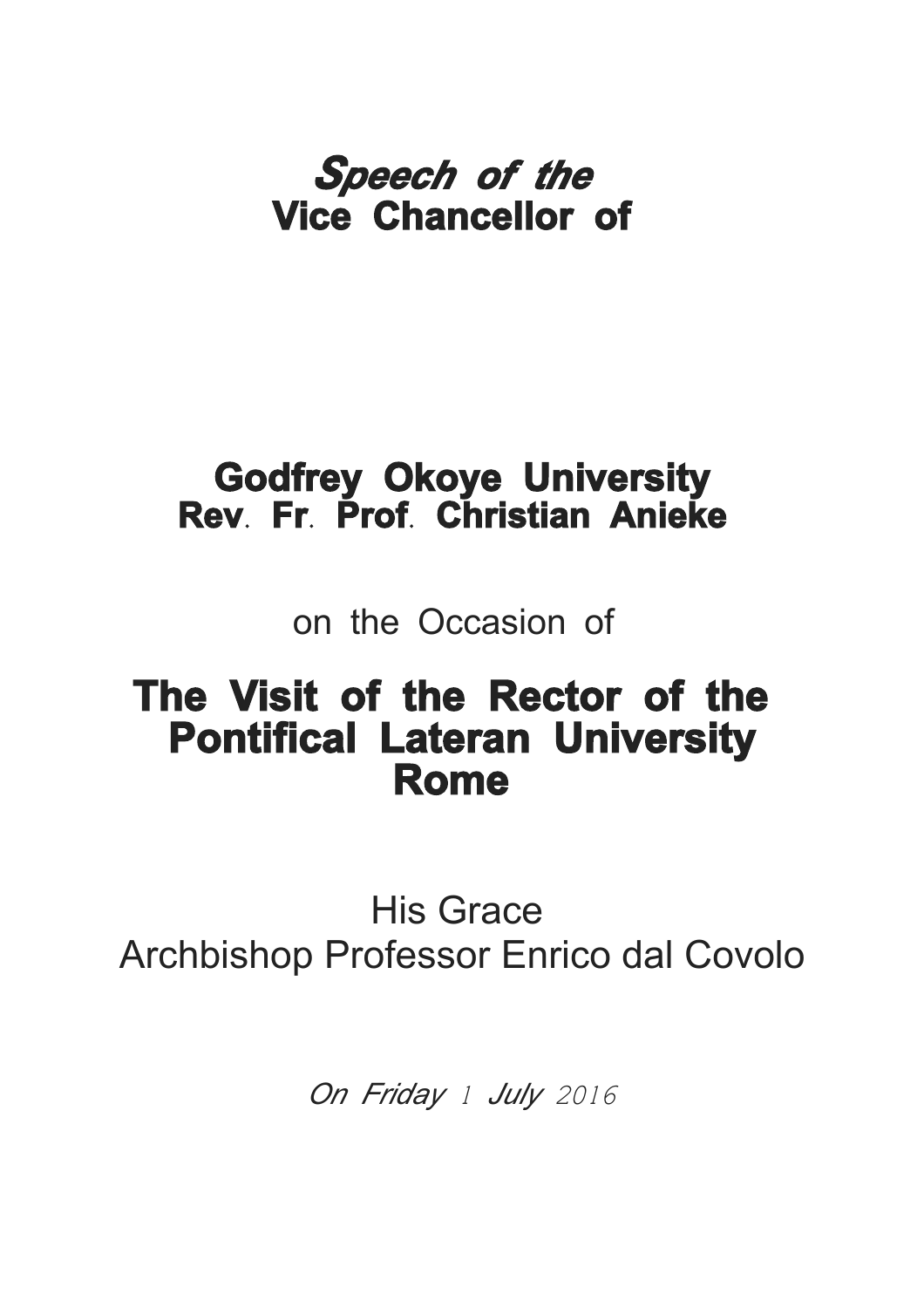*Your Grace, the Rector of Pontifical Lateran University Your Excellency the Bishop of the Catholic Diocese of Enugu and Promoter of Godfrey Okoye University The Principal Officers of GO University Heads of Tertiary Institutions Rectors of seminaries Deans and Directors of Academic Programmes The Registrar and the Principal Officers of the Institute of Ecumenical Education Heads of Departments and Coordinators of Programmes Monsignors and Reverend Fathers The Management of Godfrey Okoye University Secondary School, Primary and Nursery Schools Respected Academic and Administrative Staff of our University and Its Group of Institutions Distinguished Friends of GO University My Dear Students Ladies and Gentlemen*

It is with a profound sense of gratitude that I welcome you, the Rector (Vice Chancellor) of the Pontifical Lateran University, Archbishop Professor Enrico dal Covolo. We have received so many vice chancellors and distinguished personalities since our inception in 2009. But this is the first time we have received an Archbishop who is also a vice chancellor. On behalf of the staff and students of our beloved Catholic University, I heartily welcome you to one of the fastest growing universities in Nigeria, Godfrey Okoye University, and fondly and rightly called 'God's own university'.

As our famous novelist Chinua Achebe writes in his novel Things Fall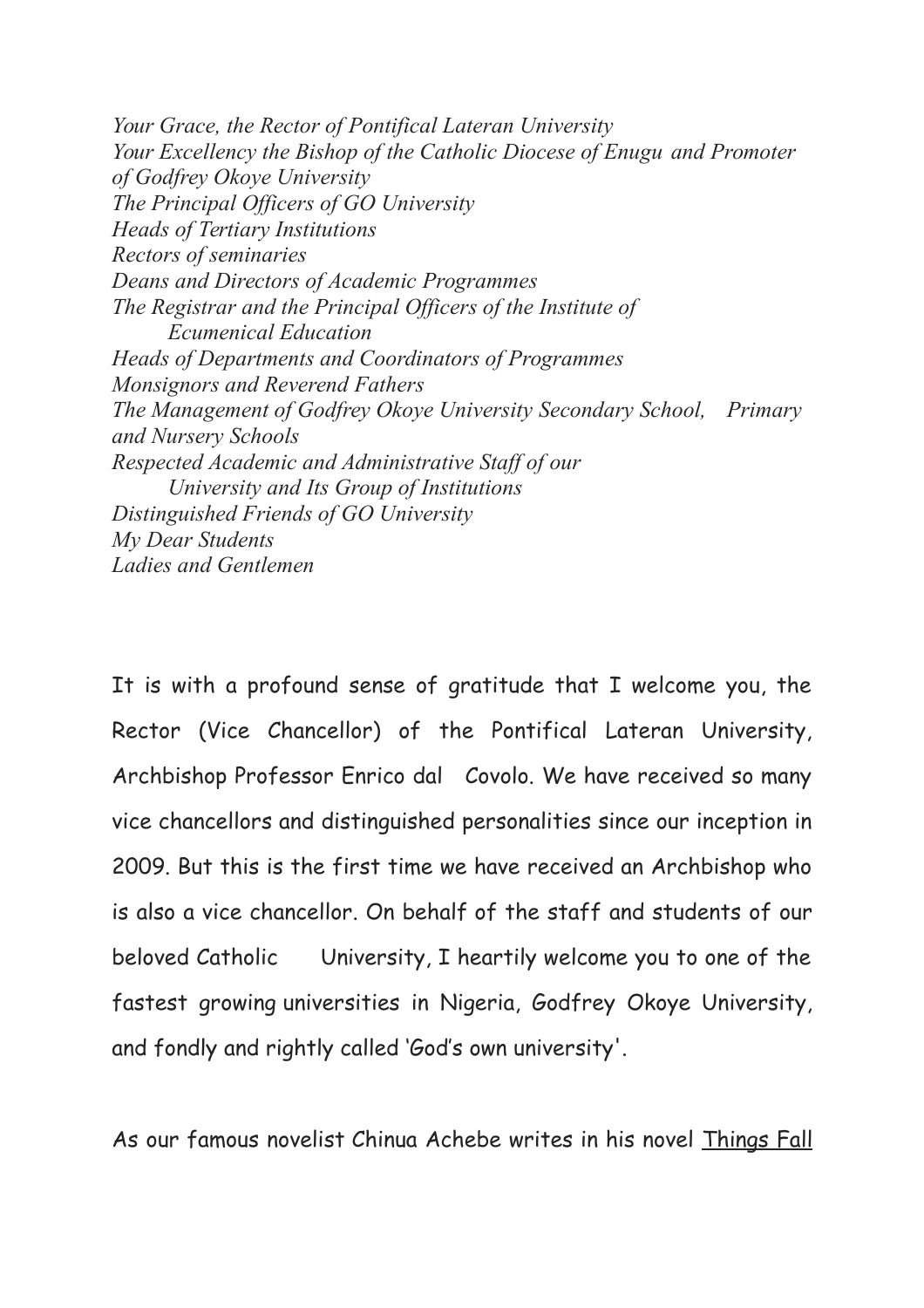Apart, ''Looking at a King's mouth, one would think he never sucked at his mother's breast.'' Anyone looking at this university today will find it difficult to believe that it started only seven years ago with a handful of students and staff. But here we are today with about 2300 students and 500 hundred members of staff. This university started with only two faculties: Management and Social Sciences, and Natural and Applied Sciences. Today we have four strong faculties:

> Faculty of Management and Social Sciences Faculty of Natural and Applied Sciences Faculty of Education Faculty of Arts

In the next academic year three new faculties and a postgraduate school will come on board:

> Faculty of Law Faculty of Basic Medical Sciences Faculty of Engineering

Our graduates are all over the world, working or doing postgraduate programmes. Our university radio (GO Uni Radio 106.9fm) is the best campus radio in Nigeria in 2016. Godfrey Okoye University is also brimming over with different types of research. We are leading in researches on tropical fish and plants including their DNA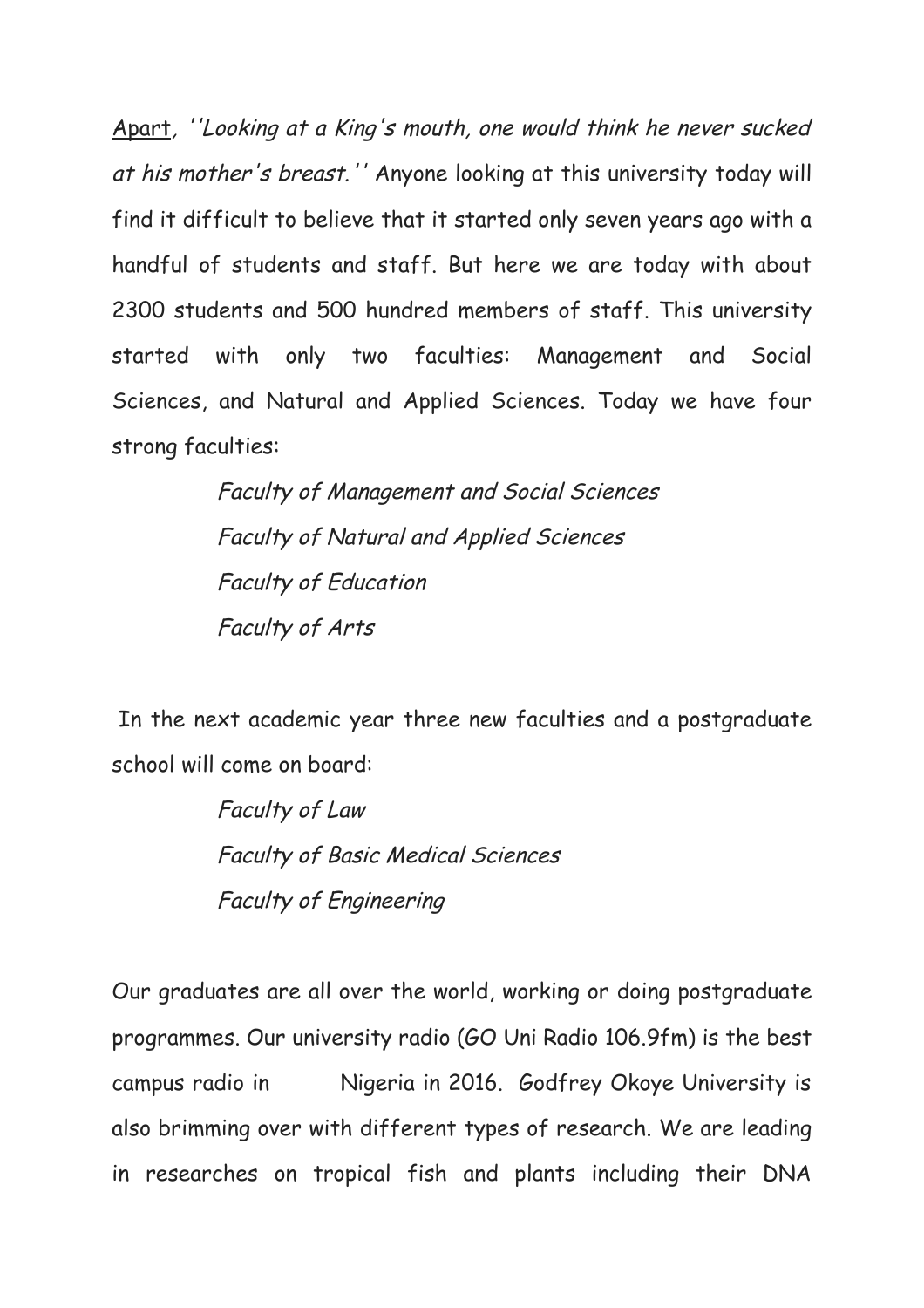barcoding. We have also championed the research ethics programme in Nigeria. Also our university, in collaboration with DNA Learning Centre in New York, is building the biggest DNA learning centre in Africa. Also we are the first university in Nigeria to introduce **Town and Gown Assembly**, a meeting point of the university and those in industry. Our university has been chosen for national biosafety courses for all Nigerians. We are known for innovations and dynamism. It is a university associated with speed and progress, which is captured in its name **GO**. **We are indeed a Catholic university on the go!**

Apart from the university itself, its group of institutions are doing exceedingly well. Our secondary school has never missed first, second or third positions in any academic, social or cultural competition the school has participated in. Our primary school and nursery school pupils count among the smartest children you can find anywhere in Nigeria. Our college of education, the Institute of Ecumenical Education, has become the best college of education in Nigeria with hundred percent digitalization of academic and administrative processes.

Your grace, I would like to inform you that we have covered all sectors of human educational system in our academic conglomerate (Godfrey Okoye University Group of Institutions). One can begin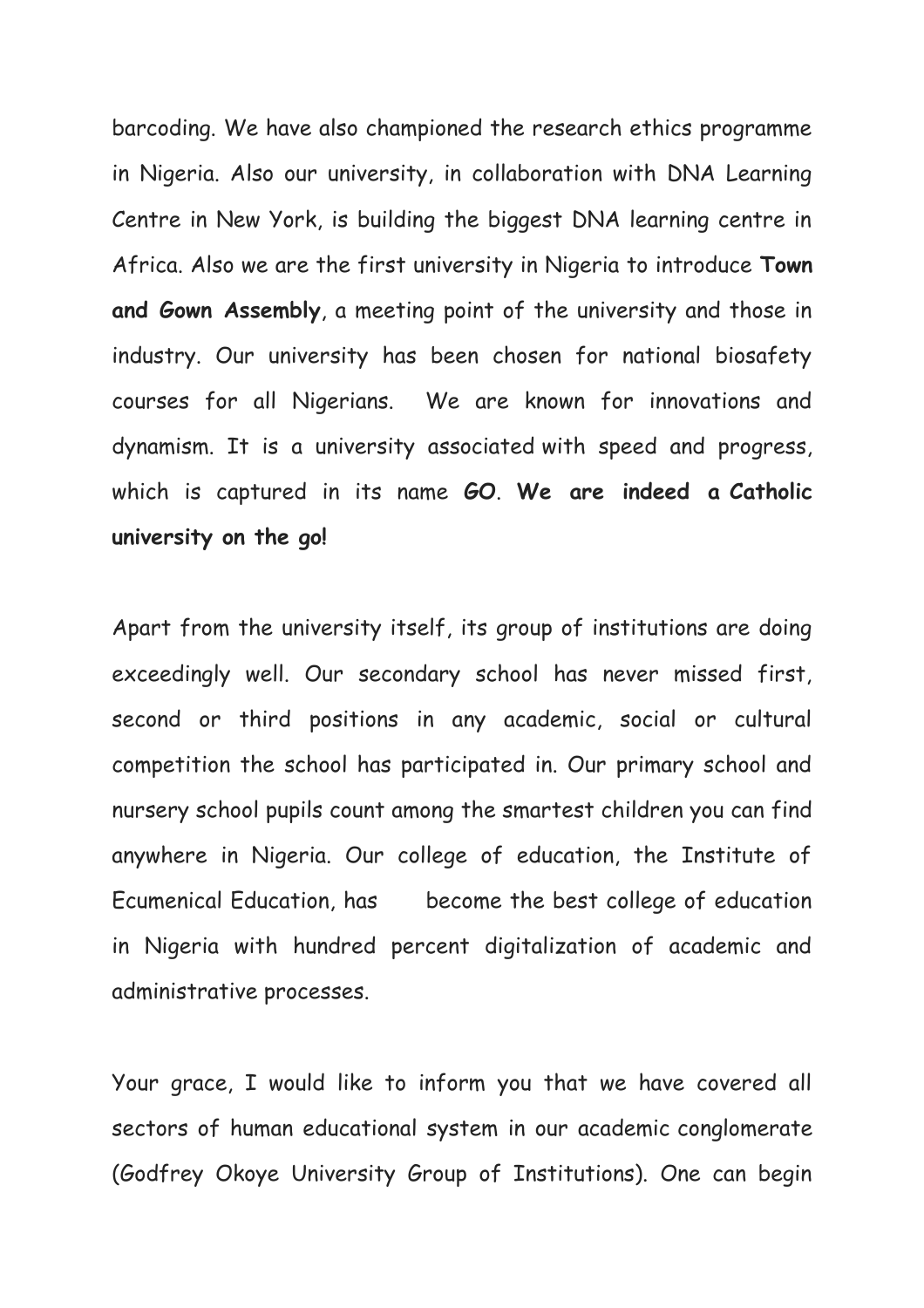from our nursery school and finish at our university without venturing into untested academic settings littering the education landscape of our country. Enugu Diocese has taken the lead in Nigeria by guaranteeing sound education at all levels of educational institutions. This explains why I am convinced that Enugu Diocese should be raised to an Archdiocese. Its elevation will be recognition of what the Diocese has done for the Catholic Church in Nigeria. It is also the Diocese of the headquarters of the Old Eastern Region, and it is indeed a real metropolitan Diocese. With your prayers and some whispers into the ears of the pope, I am convinced that this will happen.

Apart from the present campus, we also have our main campus at Ugwuomu Nike, which is an indescribable cynosure, with two fantastic lakes and a rare variety of plants and animals. This is where many of the faculties will be located in future. It is our prayer and dream that our university becomes the biggest Catholic university in the world.

In all our progress and work, we have relied on God. We know that unless the Lord builds, they labour in vain who try to build. Prayer is part and parcel of our life here. Life at GO University begins and ends with prayer. Daily mass and Sunday reflections involving all students belong to our way of life. Because we have put our trust in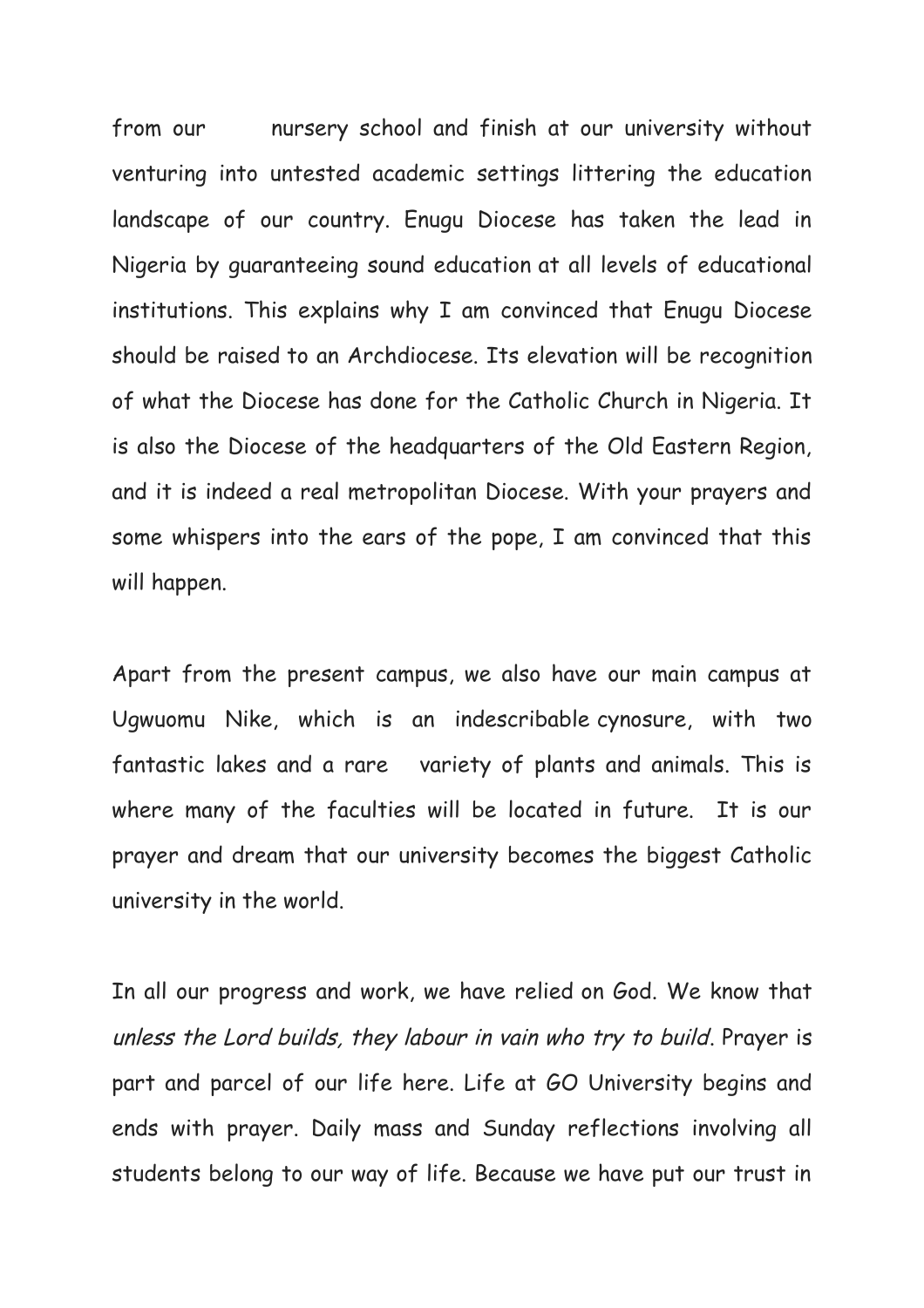God, God has showered us with incalculable favours. I do not know any university that is so blessed as our university is.

Your grace, it may interest you to know that we have a wide network of universities in Europe, America and Asia, which we are collaborating with. Among them are Birmingham City University (UK), Bowie State University (USA), University of Muenster (Germany), University of Innsbruck (Austria), Private University College of Education, Linz (Austria), Kepler University in Linz (Austria), University of Vienna ( Austria), Cologne University of Applied Science (Germany), All Hallows College, Dublin (Ireland), Cold Spring Harbor Laboratory, New York (USA) and Dublin City University (Ireland). In all these collaborations we have always stressed exchange of staff, students and collaborative research. In line with our philosophy of dialogue, we wish to extend our long arms of academic collaboration to your university. We would like to sign a Memorandum of Understanding with your university, which will guide our collaborative work. Collaborating with your university is particularly important to us because we are a Catholic university with strong Catholic values and identity.

Finally, in the words of the famous English poet William Shakespeare, ''I can no other answer make, but, thanks, and thanks.'' I thank you profusely for this memorable visit and wish you